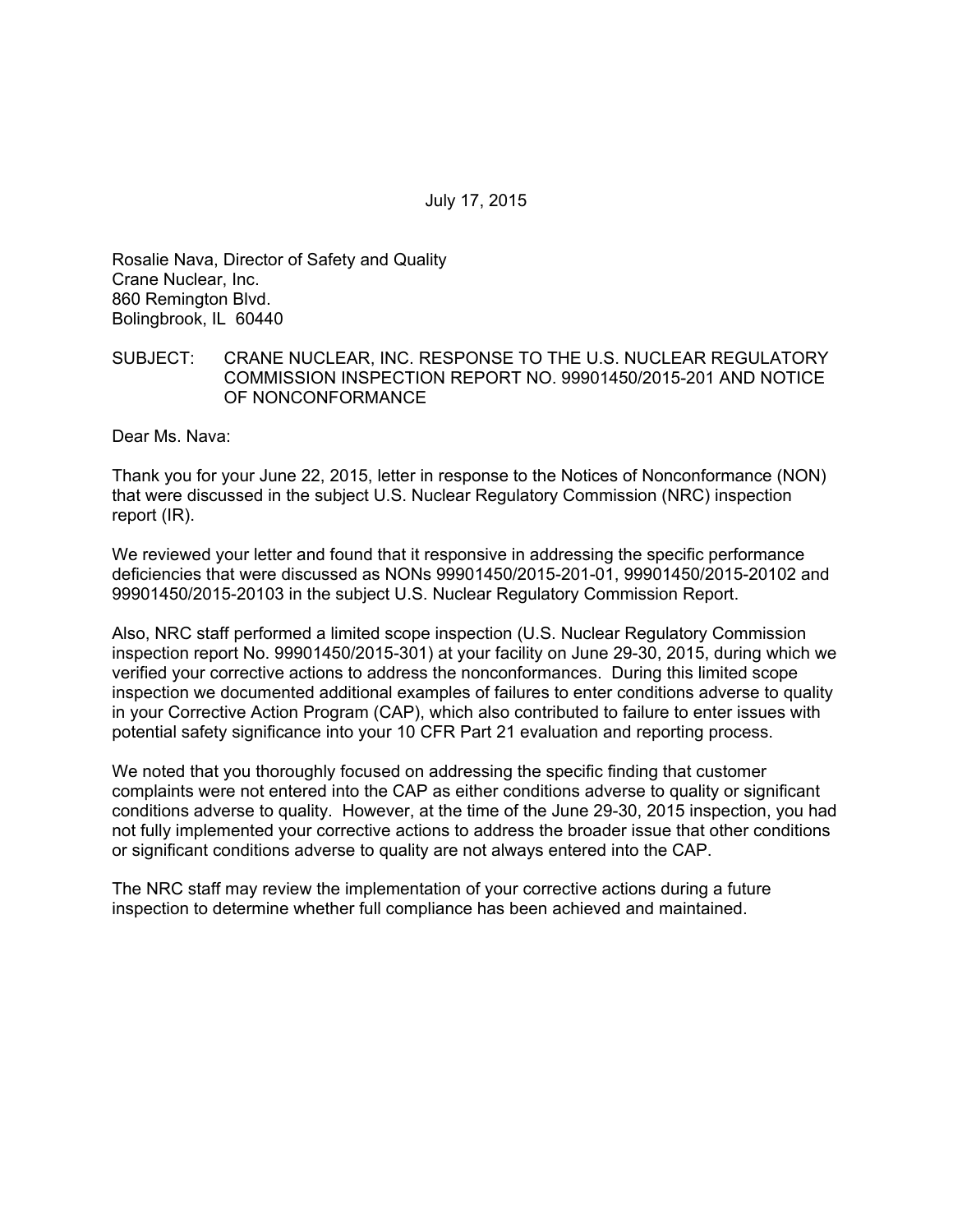R. Nava - 2 -

The NRC staff will contact you to schedule a teleconference for discussion of the additional examples found during the limited scope inspection.

Please contact Mrs. Laura Micewski at 301-415-5763, or via electronic mail at Laura.Micewski@nrc.gov, if you have any questions or need assistance regarding this matter.

Sincerely,

## */RA/*

Edward H. Roach, Chief Mechanical Vendor Inspection Branch Division of Construction Inspection and Operational Programs Office of New Reactors

Docket No.: 99901450